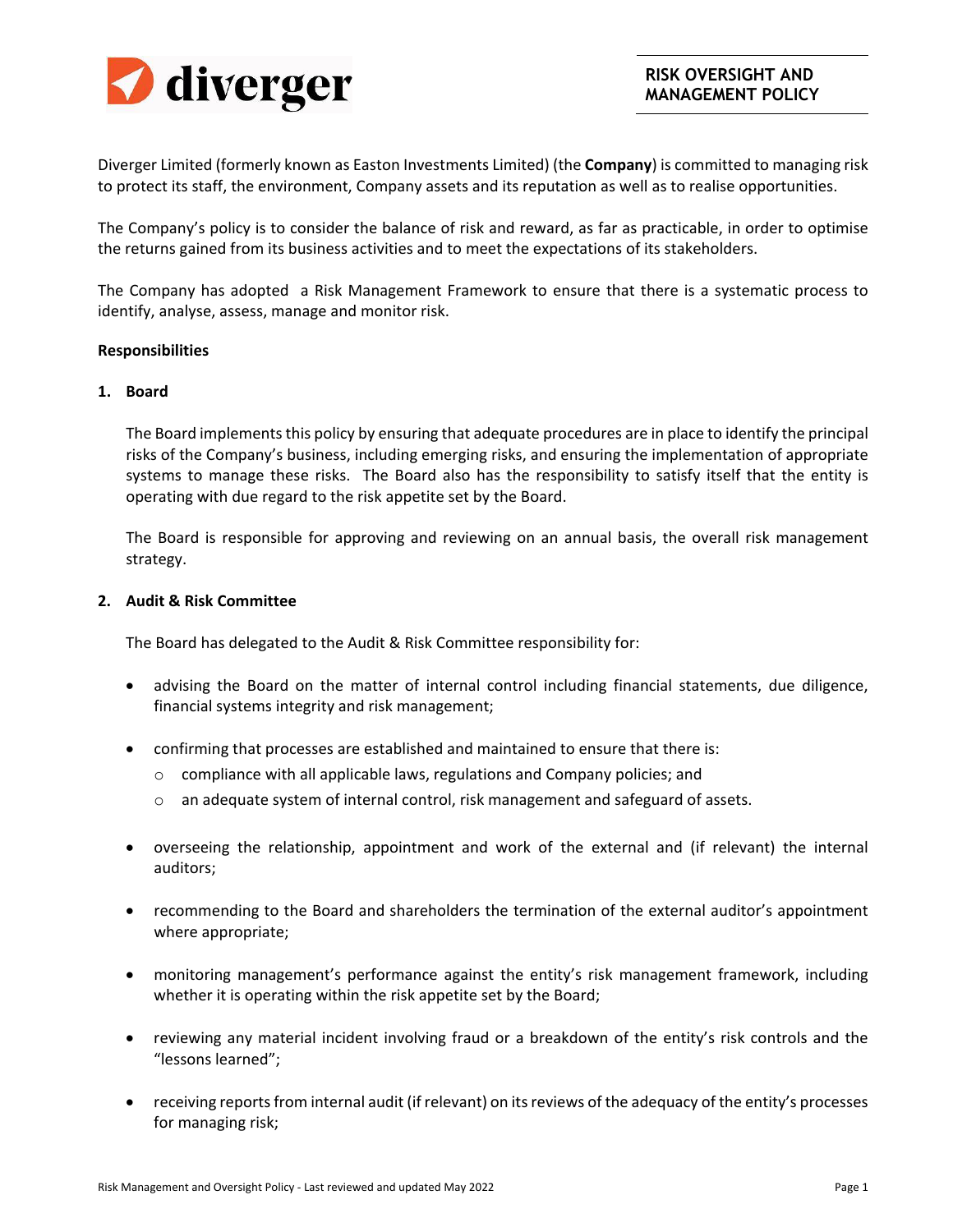

- receiving reports from management on new and emerging sources of risk and the risk controls and mitigation measures that management has put in place to deal with those risks;
- making recommendations to the Board in relation to changes that should be made to the entity's risk management framework or to the risk appetite set by the Board;
- overseeing the entity's insurance program, having regard to the entity's business and the insurable risks associated with its business; and
- taking appropriate action to redress and escalate matters where the Company's risk appetite has been exceeded or where the Audit & Risk Committee becomes aware of other breaches of the risk management framework.

# **3. Management**

Management implements this policy by establishing and implementing a system for identifying, assessing, monitoring and managing material risks throughout the Company. Management is expected to:

- provide a system of ongoing risk review that is capable of responding promptly to new and evolving risks;
- monitor the effectiveness of the system of risk and internal control management; and
- report routinely to the Board via the Audit & Risk Committee as to the effectiveness of the Company's system of risk and internal control management.

All managers will be responsible for managing risk within their span of control and will be provided with training and support to do this as part of their business planning processes.

# **4. Scope**

This policy affects all key stakeholders including Board, employees, contractors and clients.

# **5. Internal Audit Function**

The Audit & Risk Committee having due regard for the current size and complexity of the Company does not believe an internal auditor is warranted at this point in the Company's development.

# **Approved by the Board on 25 May 2022**